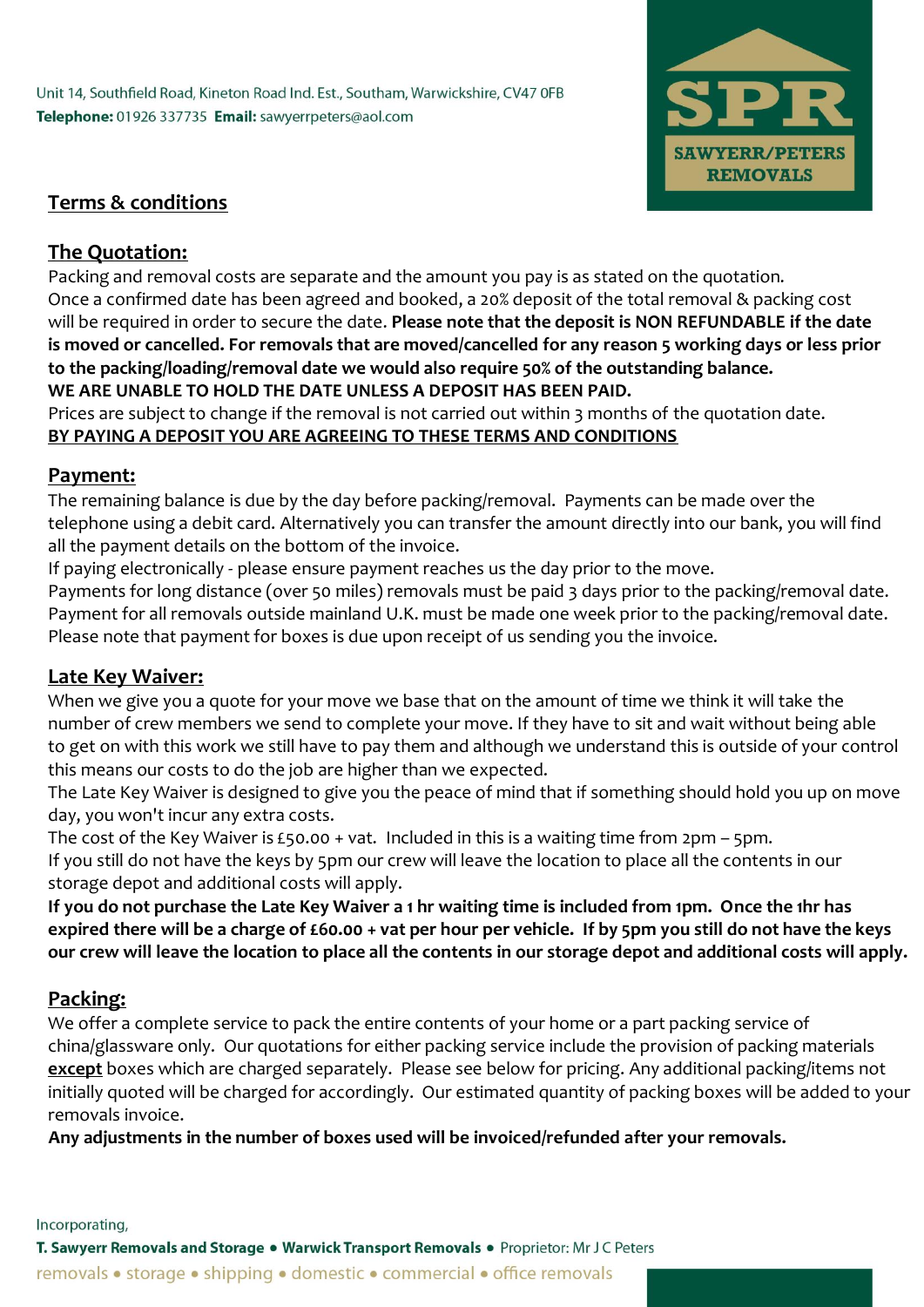

# **Self Pack:**

We can supply or obtain any materials of your choice including different size flat packed boxes, tape, paper and bubblewrap for you to pack yourself. The prices for these are below.

### **Boxes:**

A cost of £2.50+VAT per box is required on all boxes that we provide and must be paid upon receipt of boxes. A cost of £2.50+VAT per box is also required for boxes provided on a part or full packing service as this cost is **not included in the quotation.** 

A refund of £1.25+VAT per box is applicable upon the return of the boxes in a reusable order within the returns period – see below.

A refund of £0.50+VAT per box is applicable where arrangements have been made to have the boxes collected by us.

If returning boxes please ensure that you write on the tape rather than the box so that we can re-use them.

# *PLEASE NOTE BOXES MUST BE RETURNED/COLLECTED WITHIN ONE MONTH OF REMOVAL IN ORDER TO RECEIVE REFUND***.**

Please cut along tape with a knife and flat pack for return.

Additional packing materials are available for purchase as below:

| <b>Requirements</b> | <b>Material</b>         | Costs                              |
|---------------------|-------------------------|------------------------------------|
|                     | <b>WARDROBE BOXES</b>   | $£10.00 + VAT = £12.00$ each       |
|                     |                         |                                    |
|                     | <b>CHIP SHOP PAPER</b>  | £13.50 + £2.70 VAT = £16.20        |
|                     | PACK OF 500 SHEETS      | A PACK                             |
| 24 HR NOTICE        | <b>BUBBLE WRAP</b>      |                                    |
|                     | (SMALL BUBBLE)          |                                    |
|                     | 750mm x 100m ROLL       | £25.00 + £5.00 Vat = £30.00        |
|                     |                         |                                    |
|                     | 600mm x 25m ROLL        | $£10.00 + £2.00$ Vat = £12.00      |
|                     | <b>BOXES</b>            | £2.50 + £0.50 Vat = £3.00 each     |
|                     | <b>TAPE</b>             | $£2 + £0.40$ Vat = £2.40 EACH ROLL |
|                     | <b>BLACK MARKER PEN</b> | £0.83 + £0.17 Vat = £1.00 EACH     |
|                     | 5ft MATTRESS PROTECTOR  | £4.17 + £0.83 Vat = £5.00 EACH     |
|                     | 3ft MATTRESS PROTECTOR  | £2.92 + £0.58 Vat = £3.50 EACH     |
|                     | <b>BLANKET</b>          | £2.71 + £0.54 Vat = £3.25 EACH     |

## **Attic / Loft:**

Due to Health and Safety regulations our removal team is not allowed to enter this area. Please ensure all the contents are removed and sorted prior to the removal date and are placed in a convenient room.

Incorporating,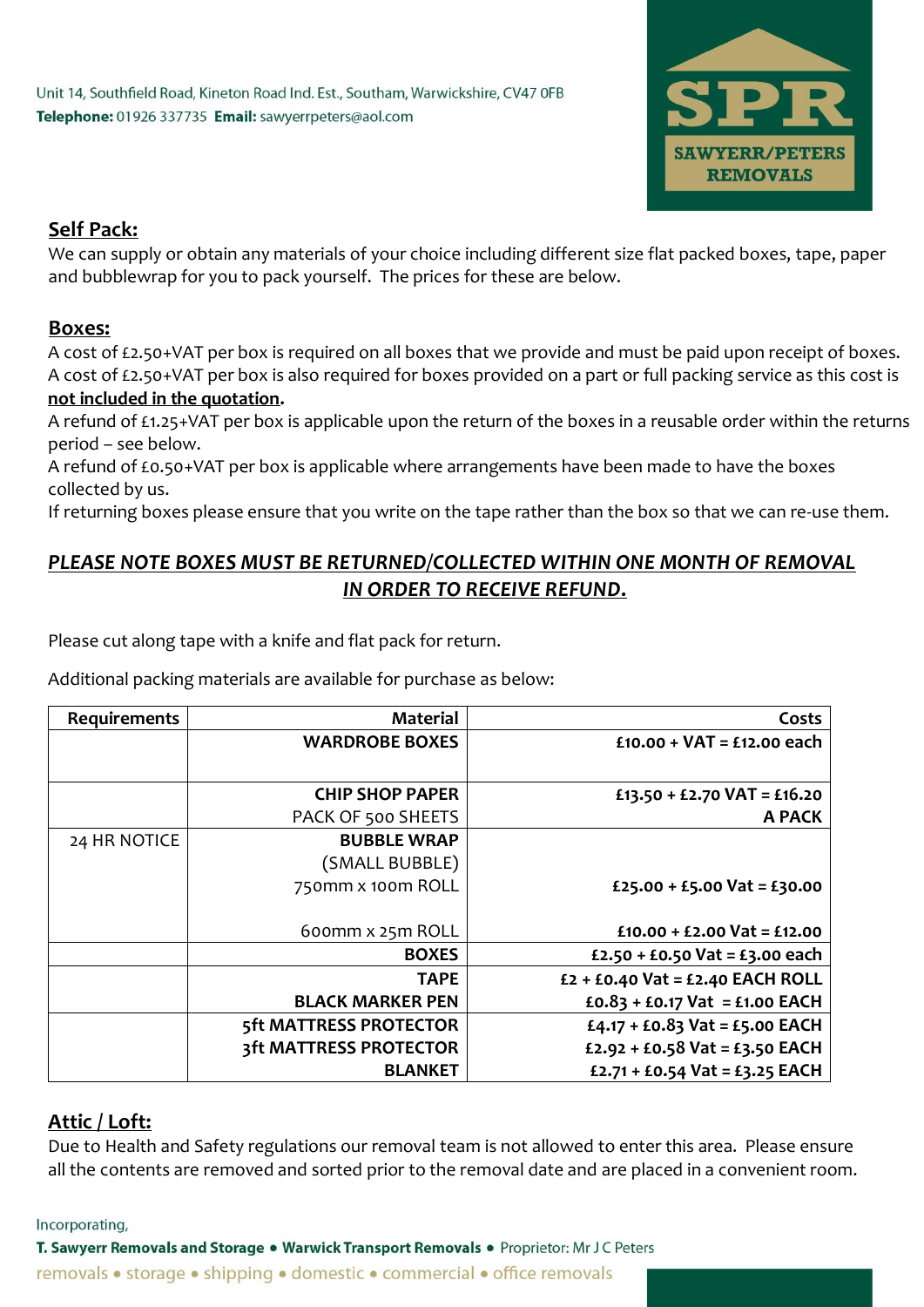

### **Wardrobe boxes:**

On the day of your move we will provide wardrobe transit cartons. Please leave all items on the hangers and they will be transferred to the cartons and transported to your new home. These must be emptied by the end of your moving day. Wardrobe boxes are also available for you to buy and keep, please see prices above.

### **Drawers:**

Drawers do not need to be emptied unless there are breakable items which will need to be removed prior to the move.

### **Plants:**

Potted plants will be transported, however, we will not carry any pots/tubs housing ants nests and alternative transportation must be sought as we will not accept responsibility/liability for any ants etc. infesting household furniture.

### **Dismantle / Disconnection:**

Wardrobes, Bunk Beds, Cabin Beds etc, should be dismantled prior to your removal date. However, we can offer a Dismantle/Reassembly service upon request. This service needs to be arranged prior to the removal date as it can add time and costs to your move. **Washing Machines, Cookers and any other electrical appliances must be disconnected by a Plumber/Electrician.**

## **Garage / Shed Contents:**

All flammable substances i.e. Petrol, Paraffin, Creosote, Gas Bottles, and any other high risk components will not be carried on the vans as this does not comply with Health and Safety regulations and also completely invalidates our insurance. Any other items that could cause damage or risk must be highlighted to Mr J C Peters or the office.

#### **Storage:**

We offer both container and bay storage facilities for long and short term storage of single items or complete households. Storage is charged by the week, and billed monthly in advance. Charges will occur for items coming into store and again to be removed from store.

Payment terms are strictly 30 days. Overdue accounts will incur additional costs of 5% per month. Where all efforts have been exhausted to recuperate the debt, SPR will begin legal action.

#### **THIS IS NOT A SELF ACCESS FACILITY, ACCESSING YOUR CONTAINER WOULD BE**

## **SUBJECT TO AVAILABILITY, BOOKING IS ESSENTIAL.**

**THE CHARGE FOR ACCESSING YOUR CONTAINER IS £35.00 + VAT (minimum charge) FOR FIRST HOUR AND £30.00 + VAT PER HOUR THEREAFTER.**